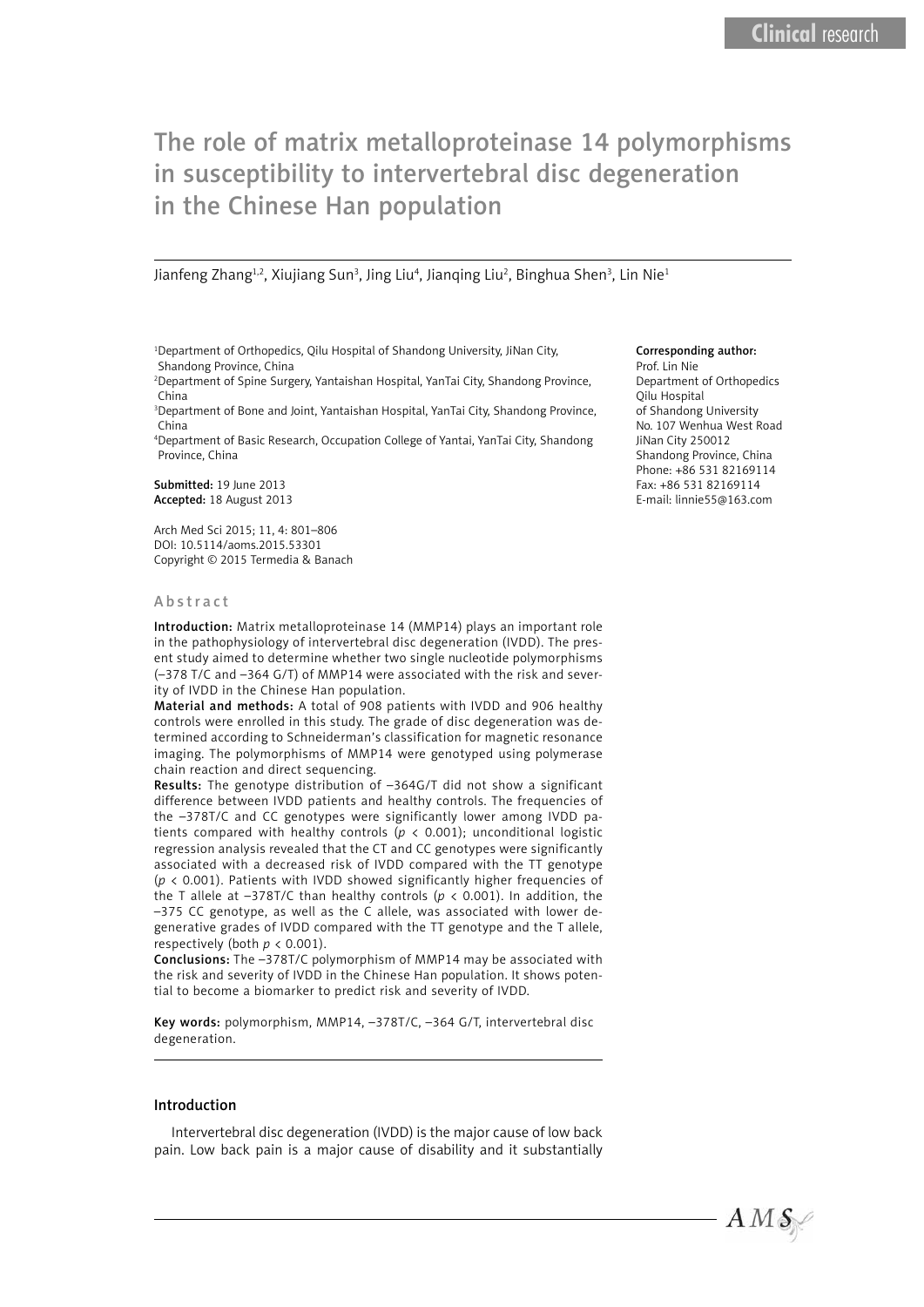contributes to healthcare costs [1, 2]. The etiology and pathogenesis of IVDD are still unclear. Causes of IVDD are likely to be both genetic and environmental, but are probably also related to wear accumulating over a lifetime of normal daily use [3]. Recently, a series of genetic factors have been proved to play important roles in the development of IVDD. Polymorphisms in a number of genes, such as aggrecan [4, 5], interleukin 1 [6], vitamin D receptor [7], and matrix metalloproteinase [8, 9], are reported to be associated with an increased risk of IVDD [10].

The development of disc degeneration is a complex, multi-stage process in which the degradation of the disc matrix is one of the key steps. A group of matrix degrading enzymes, the matrix metalloproteinase (MMPs), are assumed to play a critical role in the excessive breakdown of the extracellular matrix (ECM) during disc degeneration. Matrix metalloproteinase 14, an important member of the MMP family, is of particular importance to intervertebral disc homeostasis [11, 12]. Increased expression and activity of MMP14 has been documented in disc tissue with degenerative lesions [13].

Matrix metalloproteinase 14, also called membrane type 1 MMP (MT1-MMP), usually forms a tri-molecular complex with tissue inhibitor of metalloproteinase-2 (TIMP-2) and proMMP-2 on the cell surface; proMMP-2 can be activated and released at a low concentration of TIMP-2 to mediate the ECM degradation [14–18]. Matrix metalloproteinase 14 is able to be a pericellular collagenase against ECM components directly [14]. In a variety of cell types, MMP14 is employed to act on the surrounding environment and to promote tissue remodeling, invasion, and metastasis by catalyzing pericellular collagenolysis [12]. In this way, it provides advantageous circumstance for cells proliferating in a constrained three-dimensional collagen or fibrin microenvironment.

Transcription of MT1-MMP is regulated by two enhancers, the Sp1 binding site and regulatory region 1 (RR1). Recently, two single nucleotide polymorphisms (SNPs) at the MT1-MMP promoter were identified in close vicinity to the RR1: –364 G/T (rs1003349: G > T) and –378 T/C (rs1004030: T > C). *In vitro* transcriptional analysis with luciferase receptor constructs of human MMP14 promoter demonstrates that occurrence of the SNP variant –378 C leads to strong inhibition of nuclear protein binding to the RR1 reducing its enhancer function, while –364T does not [11].

Although there is no direct evidence to suggest that MMP14 expression is related to the pathophysiology of IVDD, there are reports suggesting increased MMP-2 activity during intervertebral disc degeneration is correlated with MMP14 levels [13, 19], and the demonstration of the presence of MMP14 in the IVDD and its increased production during degeneration could have important implications [20]. Expression and polymorphism of MMP2 have been proved to correlate with the risk and severity of lumbar disc degeneration in the Chinese Han population [21].

To date, an association between the MMP14 SNPs and IVDD has not well been investigated. In this study, we performed a case-control study to explore the possible role of MMP14 SNPs in determining the susceptibility and severity of IVDD in a Chinese cohort. Genetic studies are crucial for understanding the mechanism of the degeneration. This genetic information could eventually be used as a predictive marker for determining a patient's risk for symptomatic IVDD.

# Material and methods

## Patients

A total of 908 patients with IVDD were enrolled in this study. They were all symptomatic patients with surgically or radiologically proven IVDD. Patients with synovial cysts, spondylolisthesis, spinal tumor, spondylosis, trauma and inflammatory disease were excluded. The grade of disc degeneration was determined according to Schneiderman's classification for magnetic resonance imaging (MRI) [22]. The control sample consisted of 906 healthy check-up examinees who were matched to the cases by age and gender. They had no history of back problems and had negative MRI findings. Individuals with familial relation to any of the patients and a history of seeking medical attention for back pain or sciatica were excluded. All the subjects were unrelated Han Chinese.

This study was approved by the ethics committee of Qi Lu Hospital, Shan Dong Province, China. The ethics committee approved data collection of these patients. All subjects signed a written informed consent form. All works were undertaken following the provisions of the Declaration of Helsinki.

# Genotyping

Genomic DNA from all the subjects was extracted from peripheral blood leukocytes using a DNA isolation kit following the manufacturer's instructions (Invitrogen, USA).

To determine the polymorphism distribution of patients and controls concerning the two SNPs (–378T/C and –364 G/T), a 495 bp fragment of the human MT1-MMP 5' regulatory region spanning bp –585 to –90 was amplified by polymerase chain reaction (PCR) using the BD Advantage 2 PCR System (Takara BIO, Potsdam) and the flanking primer pair 5'-GCCACATAGCCCCCAATAAT-3'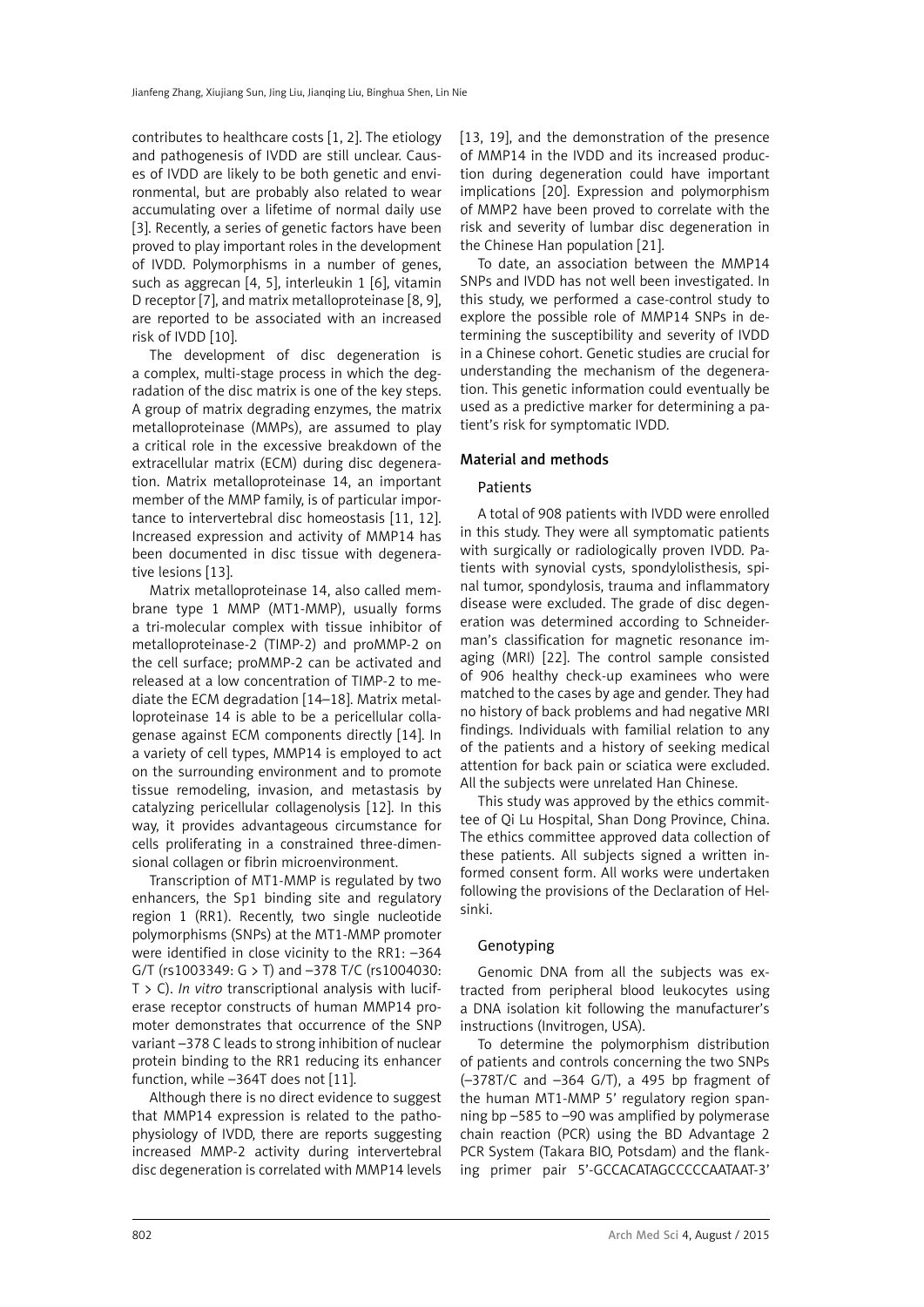and 5'-AGATCTTTGTCTTCGGTA-3'. Polymerase chain reaction was carried out with 1 µl of genomic DNA from controls and patients, respectively, with the following protocol: 2 min at 95°C followed by 35 cycles (30 s at 95°C, 30 s at 61°C, 40 s at 68°C) and a final 1 min at 68°C. Polymerase chain reaction products were purified and sequenced with a nested primer 5'-GAACTGGGGTCTGGTT-3' in high throughput 96-well plates using a BigDye Terminator v3.1 Cycle Sequencing kit (Applied Biosystems, Foster City) on an ABI3730 automated DNA sequencer. Allelic frequencies and Hardy-Weinberg distributions were calculated using standard methodologies.

Positive and negative controls were used in each genotyping assay, and 5% of the samples were randomly selected and run in duplicate with 100% concordance. The results were reproducible with no discrepancy in genotyping.

## Statistical analysis

Statistical analysis were performed using SPSS version 19.0 software. The characteristics of IVDD patients and controls were compared with the  $\gamma^2$ or Student's *t* test according to the variable types. The  $\gamma^2$  test was performed to assess Hardy-Weinberg equilibrium. Comparison of genotype and allele frequencies between cases and controls was carried out in terms of the  $\chi^2$  test. The risk associated with individual alleles and genotypes was calculated as the odds ratio (OR) with 95% confidence intervals (CI) using unconditional logistic regression. The severity of disc degeneration of different genotypes among IVDD patients was analyzed using the  $\chi^2$  test. All statistical tests were two-sided, and  $p < 0.05$  for the differences was considered statistically significant.

## Results

## Baseline parameters

No significant differences in age and gender were found between IVDD patients and normal controls, but the body mass index (BMI) of patients was a little higher than healthy subjects; this suggested that obesity was a risk factor for IVDD. The characteristics of the two groups are presented in Table I.

# Association between –378T/C and –364 G/T polymorphisms of the MMP14 gene and the risk of intervertebral disc degeneration

The genotype and allele distributions of the –378T/C and –364 G/T polymorphisms of the MMP14 gene in the IVDD and control groups are shown in Table II. The genotype distribution of the two polymorphisms in controls was in with the Hardy-Weinberg equilibrium ( $p = 0.078$  for  $-378$  T/C,

Table I. Characteristics of patients with IVDD and healthy controls

| Characteristics      | Patients with IVDD | Healthy controls | Value of p |
|----------------------|--------------------|------------------|------------|
| Age [years]          | $51.12 \pm 7.65$   | $51.54 \pm 8.35$ | 0.504      |
| Gender (male/female) | 552/356            | 555/351          | 0.469      |
| BMI (means $\pm$ SD) | $23.5 + 2.2$       | $23.2 + 2.5$     | & 0.01     |

Table II. Genotype and allele distributions of –378 T/C and –364 G/T polymorphisms in the IVDD and control groups

| Location | Genotype     |      | <b>IVDD</b> group |      | Value of $p^*$<br>Control group |         | OR (95% CI)            | Value of $p^*$ |
|----------|--------------|------|-------------------|------|---------------------------------|---------|------------------------|----------------|
|          |              | n    | %                 | n    | %                               |         |                        |                |
| $-378$   | <b>TT</b>    | 370  | 41.3              | 294  | 32.5                            | 0.001   | 1                      |                |
|          | <b>CT</b>    | 387  | 40.2              | 421  | 46.5                            |         | $0.730(0.594 - 0.898)$ | 0.003          |
|          | CC           | 151  | 18.5              | 191  | 21.0                            |         | $0.628(0.483 - 0.817)$ | 0.001          |
|          | T            | 1127 | 62.1              | 1009 | 55.7                            | < 0.001 | 1                      |                |
|          | $\mathsf{C}$ | 689  | 37.9              | 803  | 44.3                            |         | $0.768(0.673 - 0.877)$ | < 0.001        |
| $-364$   | GG           | 405  | 44.6              | 409  | 45.2                            | 0.496   | 1                      |                |
|          | GT           | 408  | 44.9              | 417  | 46.0                            |         | $0.988(0.814 - 1.199)$ | 0.903          |
|          | <b>TT</b>    | 95   | 10.5              | 80   | 8.8                             |         | $1.199(0.864 - 1.664)$ | 0.277          |
|          | G            | 1218 | 67.1              | 1250 | 68.2                            | 0.458   | 1                      |                |
|          | Τ            | 598  | 32.9              | 582  | 31.8                            |         | $1.055(0.918 - 1.212)$ | 0.454          |

*\*P value was calculated by* c*<sup>2</sup> test among all the different genotypes; #p value was calculated by unconditional logistic regression.*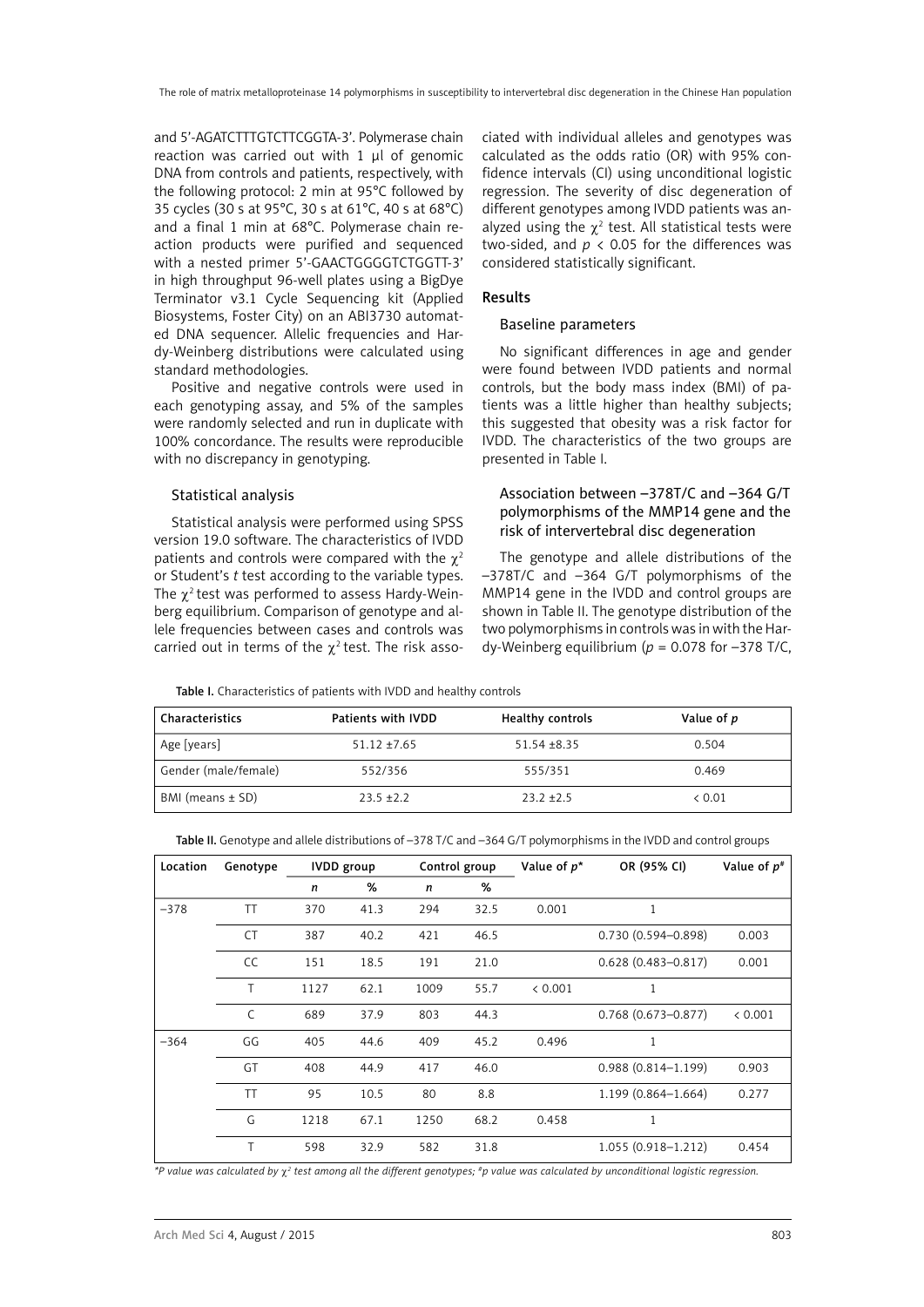and  $p = 0.069$  for  $-364$  G/T). There were significantly lower frequencies of the –735CT and CC genotypes in patients with IVDD compared with normal controls ( $p \lt 0.001$ ). Patients with IVDD showed a significantly lower frequency of the C allele than normal controls ( $p < 0.001$ ). Unconditional logistic regression analysis revealed that the C allele was significantly associated with the decreased risk of IVDD compared with the T allele (*p* < 0.001; OR = 0.768; 95% CI: 0.673–0.877), and CT and TT genotypes were significantly associated with a decreased risk of IVDD compared with the CC genotype (for CC genotype, *p* < 0.001; OR = 0.628; 95% CI: 0.483–0.817; for CT genotype, *p* = 0.003, OR = 0.730, 95% CI: 0.594–0.898). There is no significant correlation between –364 G/T polymorphism and risk of IVDD (Table II).

# Association of –378T/C polymorphism with the severity of intervertebral disc degeneration

The association between the genotype and allele distribution of the –378T/C polymorphism and the severity of IVDD is presented in Table III. The IVDD patients with the –378CC genotype showed significantly lower grades of disc degeneration compared with those with the –378TT genotype (*p* < 0.001). Although there was no significant difference in severity (from grade 2 to grade 4) in the C allele, compared to the T allele, the C allele had a higher ratio in grade 2 and a lower ratio in grade 4 (*p* < 0.001).

# Discussion

The exact mechanism of IVDD is still unknown. Recent studies have focused on the role of genetic factors in the etiology of IVDD, and epidemiologic studies suggest that heredity is the largest single determinant of disc degeneration [23]. Biochemical mediators of tissue degradation, especially MMPs, have been identified as significant factors [24, 25]. Previous studies demonstrated that the MMP family plays important roles in the pathology of IVDD. Our study has shown that the MMP14 promoter genotype was associated with IVDD degeneration in a large population of Han Chinese. The frequency of the MMP14-378TT genotype was significantly higher in patients with IVDD than in the healthy population. Subjects with the TT genotype had a nearly 1.59-fold increased risk for IVDD compared to the CC genotype ( $p < 0.01$ ). In addition, this genotype was found to correlate with more severe grades of disc degeneration observed on MRI.

Although the activity of MMP14 is known to be regulated by posttranscriptional mechanisms, inclusion of the activation of proenzyme and inhibition of TIMPs and transcriptional regulation also play a major role. Recently, Holmbeck *et al.* reported two closely functional SNPs of the MMP14 gene, –378T/C and –364G/T, both located at the RR1 region [11]. One (–378 T/C) of the two SNPs flanking the RR1 was highly relevant for the transcriptional regulation of MMP14. While the wild type (–378 T) displayed a powerful enhancer function of RR1, the genetic variant (–378 C) leads to considerable loss in transcriptional activation (75%). As the variant –364 T revealed no significant reduction in transcriptional activation of MMP14, it was excluded from our further investigations. In our present study, consistent with known studies, MMP14 protein expression might be higher in individuals who carry the TT genotype than those who carry the CC or CT genotype at the –374 position, which showed higher risk of IVDD. While the  $-364$  polymorphism did not show a significant influence on the altered risk of IVDD, we hypothesize that it is correlated with the different enhancement of transcriptional activation of two SNPs. –378T/C SNP could alter the transcriptional regulation of MMP-14 and contribute to the "over-expression" of MMP14 in IVDD.

Biochemically, disc degeneration is characterized by enhanced breakdown of the matrix. The main components of disc ECM, collagens and proteoglycans, are degraded by a specific class of proteolytic enzymes known as MMPs. Several lines of evidence show that MMPs play a pivotal role in regulation of intervertebral disc homeostasis. Unlike most MMP family members, MMP14 is expressed at the cell surface rather than secreted. One important role of MMP14 is to activate MMP2. A series of previous studies have demon-

Table III. Association of different genotypes and alleles of –378T/C polymorphism with severity of IVDD

| Genotype | n    | Grade 2     | Grade 3     | Grade 4     | Value of p |
|----------|------|-------------|-------------|-------------|------------|
| TT       | 370  | 59 (15.9%)  | 93 (25.1%)  | 218 (58.9%) | < 0.001    |
|          | 387  | 78 (20.2%)  | 112 (28.9%) | 197 (50.9%) |            |
| CC       | 151  | 76 (50.3%)  | 48 (31.8%)  | 27 (17.9%)  |            |
|          | 1127 | 196 (17.4%) | 298 (26.4%) | 633 (56.2%) | < 0.001    |
|          | 689  | 230 (33.4%) | 208 (30.2%) | 251 (36.4%) |            |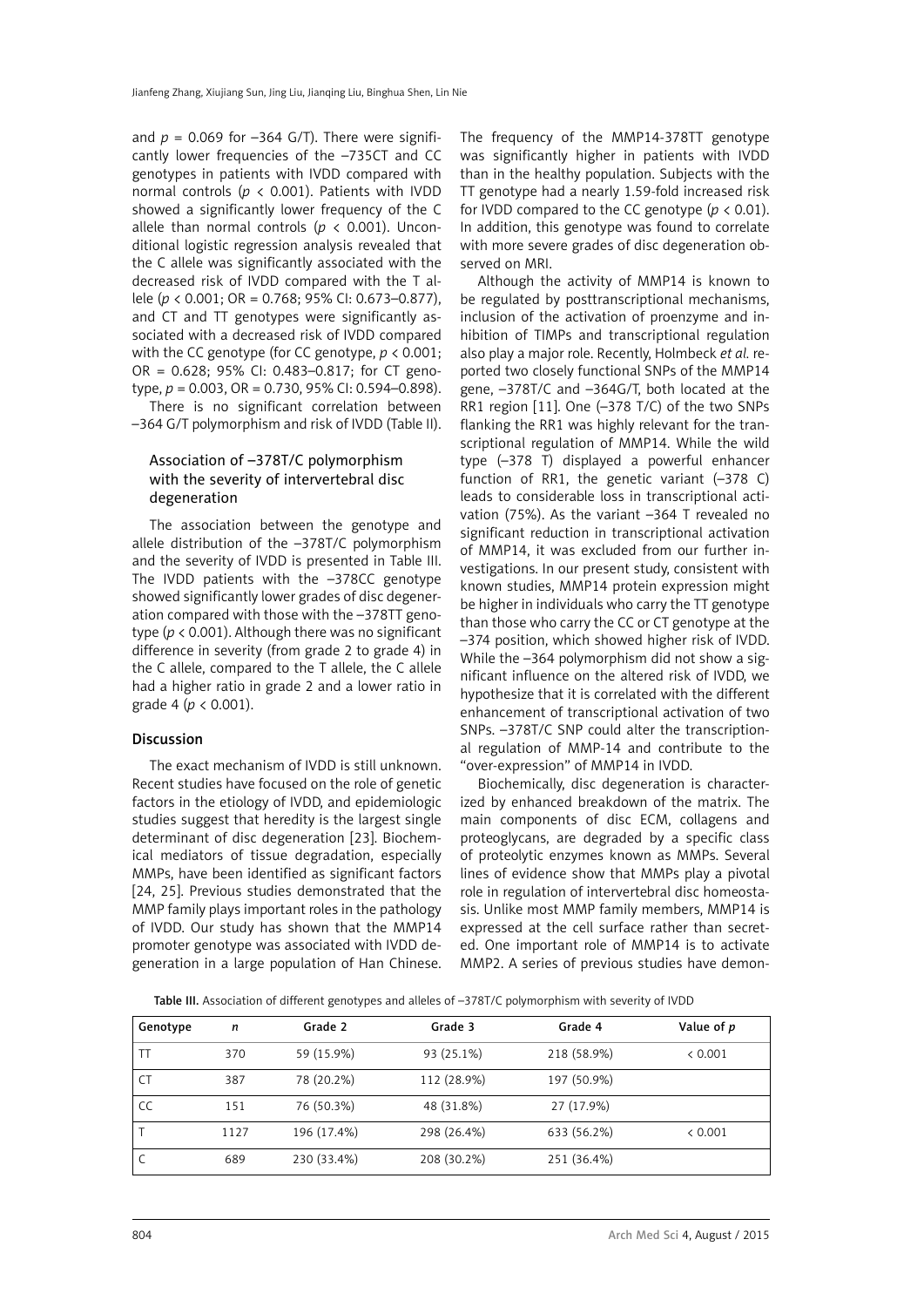strated that expression and activity of MMP2 is associated with increased risk of disc degeneration disease [26–28]. We hypothesize that overexpression of MMP14 increases the relative risk of IVDD by over-activating MMP2 expression. The studied polymorphism might not be the direct cause of IVDD, but could instead be a genetic marker that is in linkage disequilibrium with a true disease predisposing a locus nearby. Intervertebral disc degeneration was associated with the activity of MMP2, and the correlation of its activation with MMP14 production suggests that MMP14 activates MMP2 during disc degeneration.

Currently, no study regarding the relationship between the SNPs of MMP 14 and IVDD has been reported. But some studies have shown that MMP14 is involved in the pathology of IVDD. Apart from its role in activating other MMPs such as MMP2 and MMP13, MMP14 also has the capacity to degrade extracellular matrix components directly [29]. MMP14 itself is capable of matrix degradation, and in addition is capable of activating not only MMP2 but also MMP13, another MMP related to IVDD and MMP8 [30–32], enabling efficient and fast degradation of the resident matrix. Osteoarthritic degeneration of articular cartilage, a process that shares many similarities with IVDD [33], is associated with an increase in production of these four MMPs [34–36], which possibly renders MMP14 a key player in initiating and maintaining extracellular matrix destruction.

Upregulation of specific MMPs (MMP1, -2, -3, -7, -8, -10, and -13) was reported in human IVDD [37–39]. However, it is still unclear due to conflicting published studies. Numerous studies indicate that the expression levels of MMP are modulated by a combination of many factors, including mechanical, inflammatory, and oxidative stress. Genetic predisposition also plays an important role in determining gene expression of MMP1, -2, -3, and -9. So upregulation of MMP expression and enzymatic activity is implicated in disc ECM destruction, leading to the development of IVDD [37, 40]. Future IVDD therapeutics depends on identifying specific MMPs whose dysregulation results in pathological proteolysis of disc ECM. In the current study, we also provide some evidence about the role of MMP14 in the development of IVDD.

There are also some drawbacks in the present study. One of them is that because all the subjects are Chinese individuals, the results should be interpreted with caution and need to be confirmed in larger and ethnically divergent population samples.

In conclusion, we found that MMP14-735C/T polymorphism may be a genetic risk factor associated with susceptibility to IVDD in Han Chinese individuals. The relation between the mutation of this gene and IVDD warrants further investigation.

## Conflict of interest

The authors declare no conflict of interest.

### References

- 1. Tan H, Zhao J, Jiang J, Ren Y. Association of the polymorphism of DR4 with the risk and severity of lumbar disc degeneration in the Chinese Han population. Scand J Clin Lab Invest 2012; 72: 576-9.
- 2. Katz JN. Lumbar disc disorders and low-back pain: socioeconomic factors and consequences. J Bone Joint Surg Am 2006; 88 Suppl 2: 21-4.
- 3. Higashino K, Matsui Y, Yagi S, et al. The alpha2 type IX collagen tryptophan polymorphism is associated with the severity of disc degeneration in younger patients with herniated nucleus pulposus of the lumbar spine. Int Orthop 2007; 31: 107-11.
- 4. Gruber HE, Hoelscher GL, Ingram JA, Bethea S, Zinchenko N, Hanley EN Jr. Variations in aggrecan localization and gene expression patterns characterize increasing stages of human intervertebral disk degeneration. Exp Mol Pathol 2011; 91: 534-9.
- 5. Mashayekhi F, Shafiee G, Kazemi M, Dolati P. Lumbar disk degeneration disease and aggrecan gene polymorphism in northern Iran. Biochem Genet 2010; 48: 684-9.
- 6. Lee JM, Song JY, Baek M, et al. Interleukin-1beta induces angiogenesis and innervation in human intervertebral disc degeneration. J Orthop Res 2011; 29: 265-9.
- 7. Xu G, Mei Q, Zhou D, Wu J, Han L. Vitamin D receptor gene and aggrecan gene polymorphisms and the risk of intervertebral disc degeneration – a meta-analysis. PloS One 2012; 7: e50243.
- 8. Zigouris A, Alexiou GA, Batistatou A, Voulgaris S, Kyritsis AP. The role of matrix metalloproteinase 9 in intervertebral disc degeneration. J Clin Neurosci 2011; 18: 1424-5.
- 9. Yuan HY, Tang Y, Liang YX, et al. Matrix metalloproteinase-3 and vitamin D receptor genetic polymorphisms, and their interactions with occupational exposure in lumbar disc degeneration. J Occup Health 2010; 52: 23-30.
- 10. Mayer JE, Iatridis JC, Chan D, Qureshi SA, Gottesman O, Hecht AC. Genetic polymorphisms associated with intervertebral disc degeneration. Spine J 2013; 13: 299-317.
- 11. Munkert A, Helmchen U, Kemper MJ, Bubenheim M, Stahl RA, Harendza S. Characterization of the transcriptional regulation of the human MT1-MMP gene and association of risk reduction for focal-segmental glomerulosclerosis with two functional promoter SNPs. Nephrology Dialysis Transplantation 2009; 24: 735-42.
- 12. Lee H, Overall CM, McCulloch CA, Sodek J. A critical role for the membrane-type 1 matrix metalloproteinase in collagen phagocytosis. Mol Biol Cell 2006; 17: 4812-26.
- 13. Rutges JP, Kummer JA, Oner FC, et al. Increased MMP-2 activity during intervertebral disc degeneration is correlated to MMP-14 levels. J Pathol 2008; 214: 523-30.
- 14. Chen TY, Li YC, Liu YF, et al. Role of MMP14 gene polymorphisms in susceptibility and pathological development to hepatocellular carcinoma. Ann Surg Oncol 2011; 18: 2348-56.
- 15. Itoh Y, Seiki M. MT1-MMP: a potent modifier of pericellular microenvironment. J Cell Physiol 2006; 206: 1-8.
- 16. Ohnishi K, Takagi M, Kurokawa Y, Satomi S, Konttinen YT. Matrix metalloproteinase-mediated extracellular matrix protein degradation in human pulmonary emphysema. Laboratory Investig 1998; 78: 1077-87.